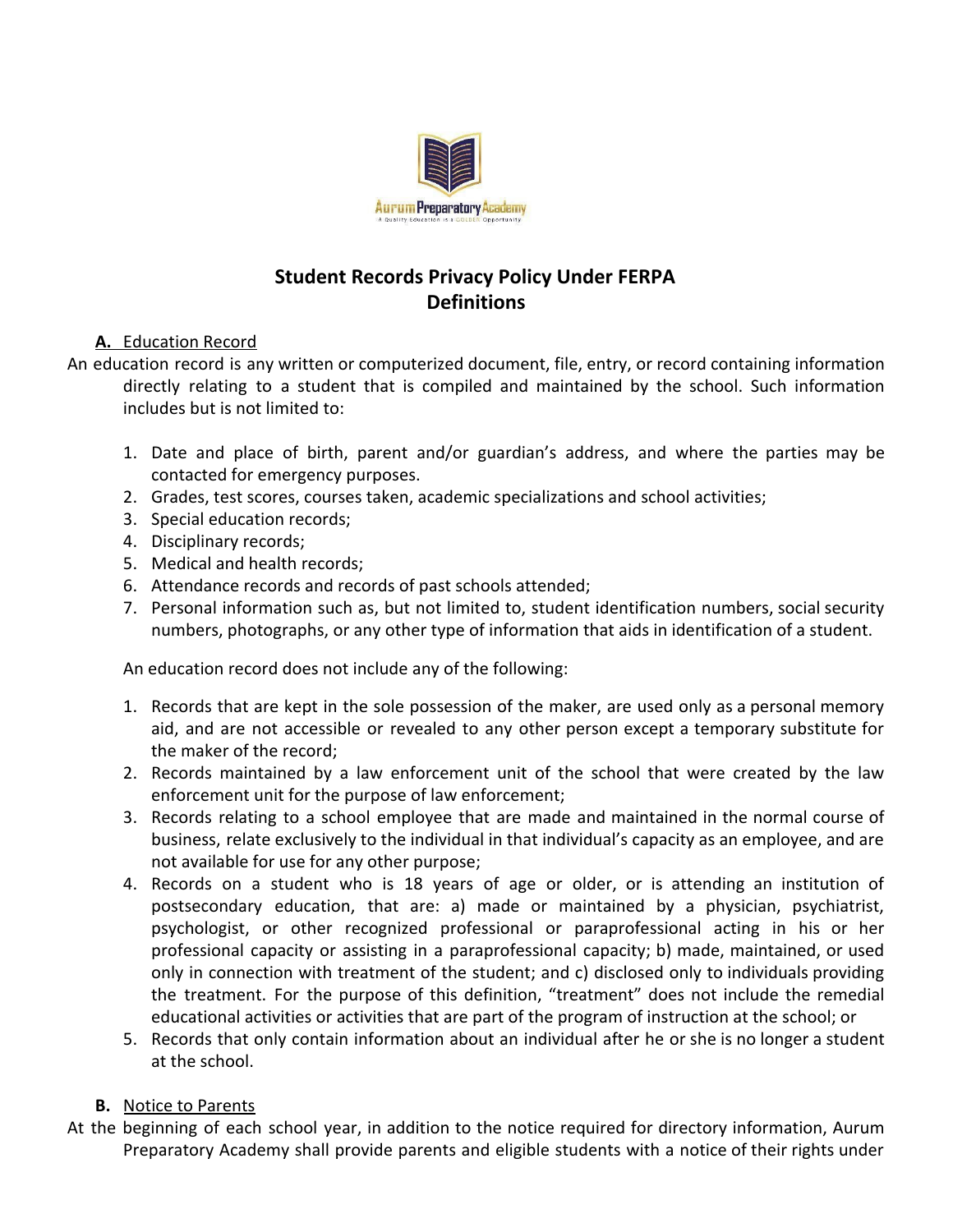FERPA (Family Educational Rights and Privacy Act). The notice shall inform the parents and eligible students that they have the right to:

- **1.** Inspect and review the student's education records;
- **2.** Seek amendment of the student's education records that the parent or eligible student believes to be inaccurate, misleading or otherwise in violation of the student's privacy rights;
- **3.** Consent to disclosures of personally identifiable information contained in the student's education records, except to the extent that FERPA and the Code of Federal Regulations authorize disclosure without consent;
- **4.** File with the Department of Education a complaint concerning alleged failures by the school to comply with the requirements of FERPA and its promulgated regulations;
- **5.** Request that the school not release student names, addresses, and telephone listings to military recruiters or institutions of higher education without prior written parental consent.

The notice must also include the following:

- **1.** The procedure for exercising the right to inspect and review educational records;
- **2.** The procedure for requesting amendment of records;
- **3.** Assurances that Aurum Prep will not release information to third parties for immigration-enforcement purposes, except as required by law or court order.
- **4.** A description of the types of student records maintained by the SHPS.

## **C.** Parental and Eligible Student Rights Relating to Educational Records

Parents and eligible students have the right to review the student's education records. In order to do so, parents and eligible students shall submit a request to review education records in writing to the Executive Director or Director of Operations. Within 45 days, the school shall comply with the request. If circumstances effectively prevent the parent or eligible student from exercising the right to inspect and review the education records, the school will provide the parent or eligible student with a copy of the requested records or make other arrangements for inspection and review of the education records.

### **D.** Copies of Education Records

The school will provide copies of requested documents within 10 business days of a request for copies. The school will charge reasonable fees for copies it provides to parents or eligible students, unless it effectively prevents a parent or eligible student from exercising the right to inspect and review the education records. The charge will not include a fee to search for or to retrieve the education records.

### **E.** Request for Amendment to Education Records

- If upon review, a parent or eligible student discovers any information or notation that is factually inaccurate, misleading or in violation of the student's right of privacy, he or she may request, in writing, that the school amend the record. The request must be submitted within thirty (30) days of the discovery of the inaccurate or misleading information or a violation of the student's right of privacy. The school will respond within a reasonably prompt period of time to the request. The school's response will be in writing and if the request for amendment is denied, the school will set forth the reason for the denial and inform the parent or eligible student of his or her right to a hearing challenging the content of the education record.
	- **F.** Hearing to Challenge Education Record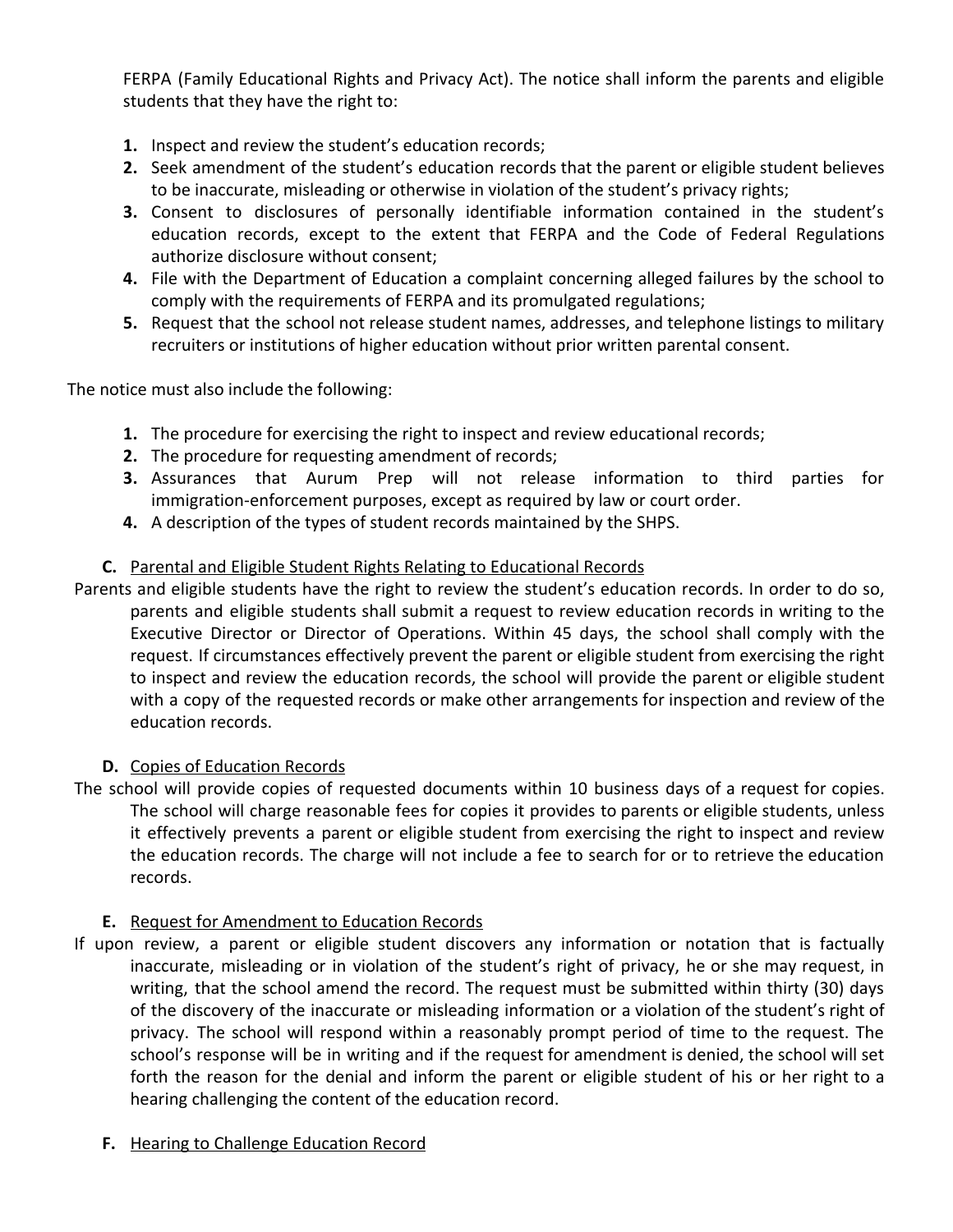- If the school denies a parent or eligible student's request to amend an education record, the parent or eligible student may request in writing that s/he be given the opportunity for a hearing to challenge the content of the student's education records on the grounds that the information contained in the education records is inaccurate, misleading or in violation of the privacy rights of the student.
- The hearing to challenge the education record shall be held within 30 days of the date of the request for a hearing, notice of the date, time and place of the hearing will be sent by the school to the parent or eligible student no later than 20 days before the hearing.
- The hearing will be conducted by the Executive Director or his/her designee. The parent or eligible student will be given a full and fair opportunity to present evidence relevant to the issues relating to the challenge to the education record. The parent or eligible student may also, at his/her own expense, be assisted or represented by one or more individuals of his/her choice, including an attorney. The Executive Director or his/her designee's decision will be based solely on the evidence presented at the hearing. Within 45 days of the conclusion of the hearing the school's decision regarding the challenge will be made in writing and will include a summary of the evidence and the reasons for the decision.
- If, as a result of the hearing, Aurum Prep's Executive Director or designee determines that the information is inaccurate, misleading or otherwise in violation of the privacy rights of the student, the school will amend the record accordingly and the parent or eligible student will be informed of the amendment in writing.
- If, as a result of the hearing, Aurum Prep's Executive Director or designee decides that the information in the education record is not inaccurate, misleading or otherwise in violation of the privacy rights of the student, the parent or eligible student shall be informed of the right to place a statement in the record commenting on the contested information in the record or stating why he/she disagrees with the decision of Aurum Prep's designee. If the Executive Director places a statement by the parent or eligible student in the education records of a student, it will maintain the statement with the contested part of the record for as long as the record is maintained and disclose the statement whenever it discloses the portion of the record to which the statement relates.

# **Disclosure of Education Records and Directory Information**

Aurum Prep must have signed and dated written permission from the parent or eligible student before releasing any information from a student's education record with the exceptions listed below and for directory information. With the exceptions listed below, Aurum Prep will not release educational records to any person or entity outside Aurum Prep without the written consent of a parent or eligible student. The written permission must specify the records that may be disclosed, the purpose of the disclosure and the party or class of parties to whom the disclosure may be made. When disclosure is made pursuant to written permission, the parent or eligible student may request a copy of the disclosed records. Signed and dated written consent may include a record and signature in electronic form if it identifies and authenticates a particular person as the source of the electronic consent and indicates such person's approval of the information contained in the electronic consent. The parent, guardian, or eligible student is not required to sign the consent form. If the parent, guardian or eligible student refuses to provide written consent for the release of student information that is not otherwise subject to release, Aurum Prep shall not release the information.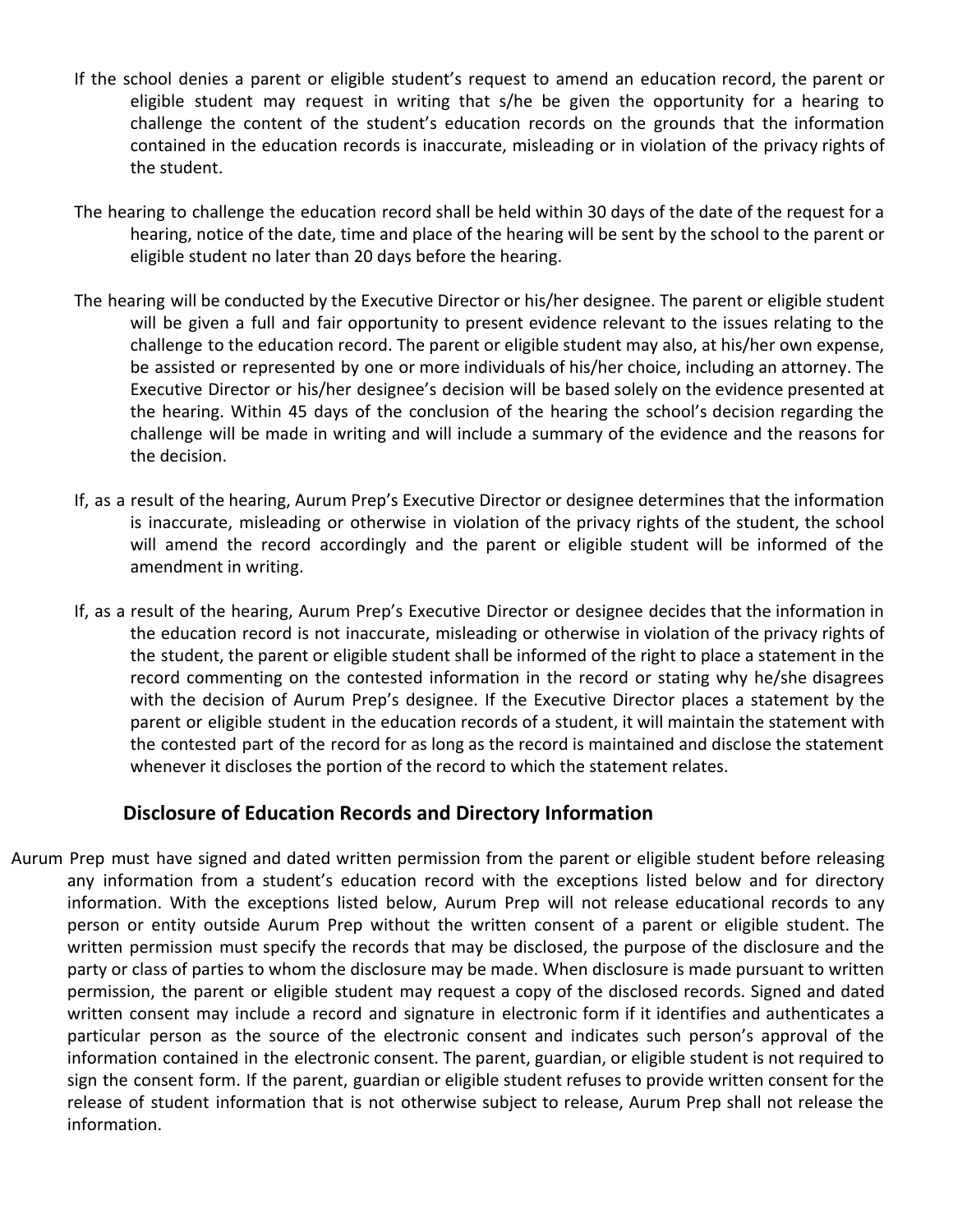Aurum Prep will only disclose personally identifiable information on the condition that the receiving party not disclose the information to any party without the prior consent of the parent or eligible student and that the receiving party use it for the purpose for which the disclosure was made. This restriction does not apply to disclosures that fall within the disclosure exceptions listed below and Aurum Prep maintains the appropriate records, as described below. Except for disclosures pursuant to a judicial order or lawfully issued subpoena, of directory information or to parents or eligible students, Aurum Prep will inform a receiving party of the requirement that the party not disclose the information to any other party without the prior written consent of the parent or eligible student and that the receiving party use it for the purpose for which the disclosure was made.

Aurum Prep employees may disclose education records, without consent, to the following parties:

- 1. Aurum Prep employees who have a legitimate educational interest as defined by 34 CFR 99;
- 2. Other schools to which a student seeks or intends to enroll;
- 3. Certain government officials listed in 20 U.S.C § 1232g(b)(1) in order to carry out lawful functions;
- 4. Appropriate parties in connection to a student's application for, or receipt of, financial aid to a student if it is necessary to determine eligibility, amount of aid, conditions for aid or enforcing the terms and conditions of the aid;
- 5. Organizations conducting certain studies for Aurum Prep in accordance with 20 U.S.C §  $1232g(b)(1)(F);$
- 6. Accrediting organizations in order to carry out their accrediting functions;
- 7. Parents of a dependent student as defined in section 152 of the Internal Revenue Code of 1986;
- 8. Individuals who have obtained lawful court orders or subpoenas;
- 9. Persons who need to know in cases of health and safety emergencies;
- 10. State and local authorities, within a juvenile system, pursuant to specific State Law.
- 11. A victim of an alleged perpetrator of a crime of violence or a non-forcible sex offense. The disclosure may only include final results of the disciplinary proceedings conducted by the School with respect to that alleged crime or offense. Aurum Prep may disclose the final results of the disciplinary proceeding, regardless of whether the School concluded a violation was committed.

Except for investigations of child abuse, child neglect, or child dependency, or when the subpoena served on Aurum Prep prohibits disclosure, Aurum Prep shall provide parental or guardian notification of any court orders, warrants, or subpoenas before responding to such requests.

- No exception permits disclosing information to immigration authorities for immigration-enforcement purposes; no student information shall be disclosed to immigration authorities for immigration enforcement purposes without a court order or judicial subpoena. Aurum Prep shall avoid the disclosure of information that might indicate a student's or family's citizenship or immigration status if the disclosure is not authorized by Family Educational Rights and Privacy Act (FERPA).
- Aurum's personnel shall take the following action steps upon receiving an information request related to a student's or family's immigration or citizenship status:
	- Notify a designated Aurum Prep official about the information request.
	- Provide students and families with appropriate notice and a description of the immigration officer's request.
	- Document any verbal or written request for information by immigration authorities.
	- **●** Unless prohibited, provide students and parents/guardians with any documents issued by the immigration-enforcement officer.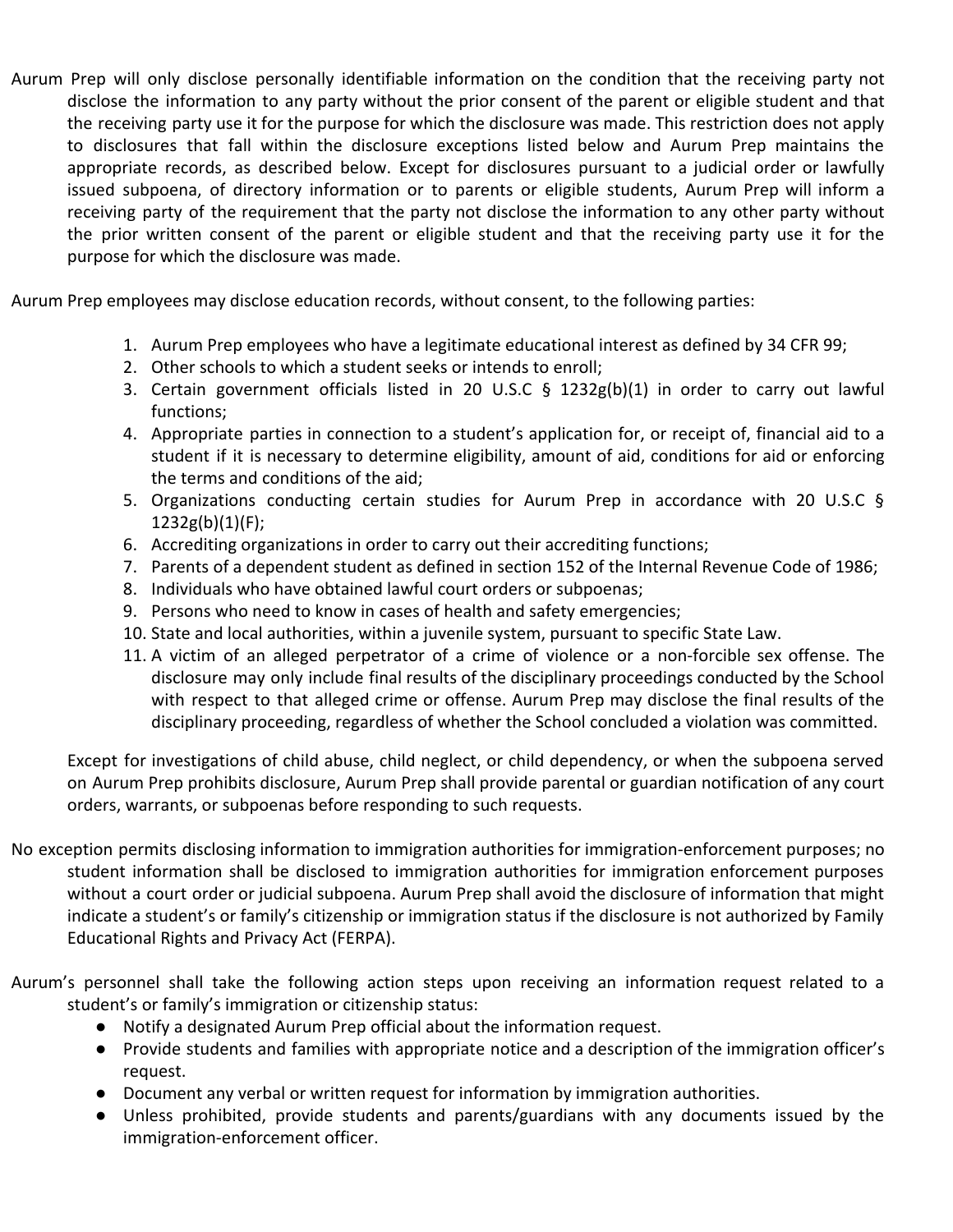# **Directory Information**

"Directory information," which is defined as set forth below, may be released to requestors in limited circumstances, without additional notice to parents/guardians, unless parents/guardians "opt out" of such disclosures, in writing.

Aurum shall provide an annual notice to parents and guardians, and eligible students in attendance, of the Aurum Prep directory information policy that includes:

- The categories of information that Aurum has classified as public directory information that may be disclosed without parental consent and which should only include the information specifically identified in Education Code section 49061, subdivision (c).
- A statement that directory information does not include citizenship status, immigration status, place of birth, or any other information indicating national origin (except where the [local educational agency] receives consent as required under state law).
- The recipients of the directory information.
- A description of the parent's or guardian's abilities to refuse release of the student's directory information, and how to refuse release.
- The deadline in which the parent, guardian or student must notify the school in writing that he or she does not want the information designated as directory information ("opt out").

State and federal law allow directory information to be disclosed to any requestors, except those who intend to use the information for commercial purposes. Aurum will not release directory information to any requestor, for any purpose, without specific prior parent/guardian consent in each situation, EXCEPT we will release such information to requestors that engage in political advocacy or information dissemination related to California charter schools.

Aurum has designated the following information as directory information:

- Parents'/guardians' names;
- Address;
- Electronic mail address;
- Phone number:
- Dates of attendance:
- Participation in officially recognized activities and sports;
- Weight and height of members of athletic teams;
- Degrees, honors, and awards received; and
- The most recent educational agency or institution attended

# **Record Keeping Requirements**

The school will maintain a record of each request for access to and each disclosure of personally identifiable information from the education records of each student for as long as the records are maintained. For each request, the record must include the following information: the parties who have requested or received the information and the legitimate interests the parties had in requesting or obtaining the information.

For disclosures of personally identifiable information to institutions that make disclosures of the information on behalf of the school in accordance with 34 CFR 99.33(b), the record must include the names of the